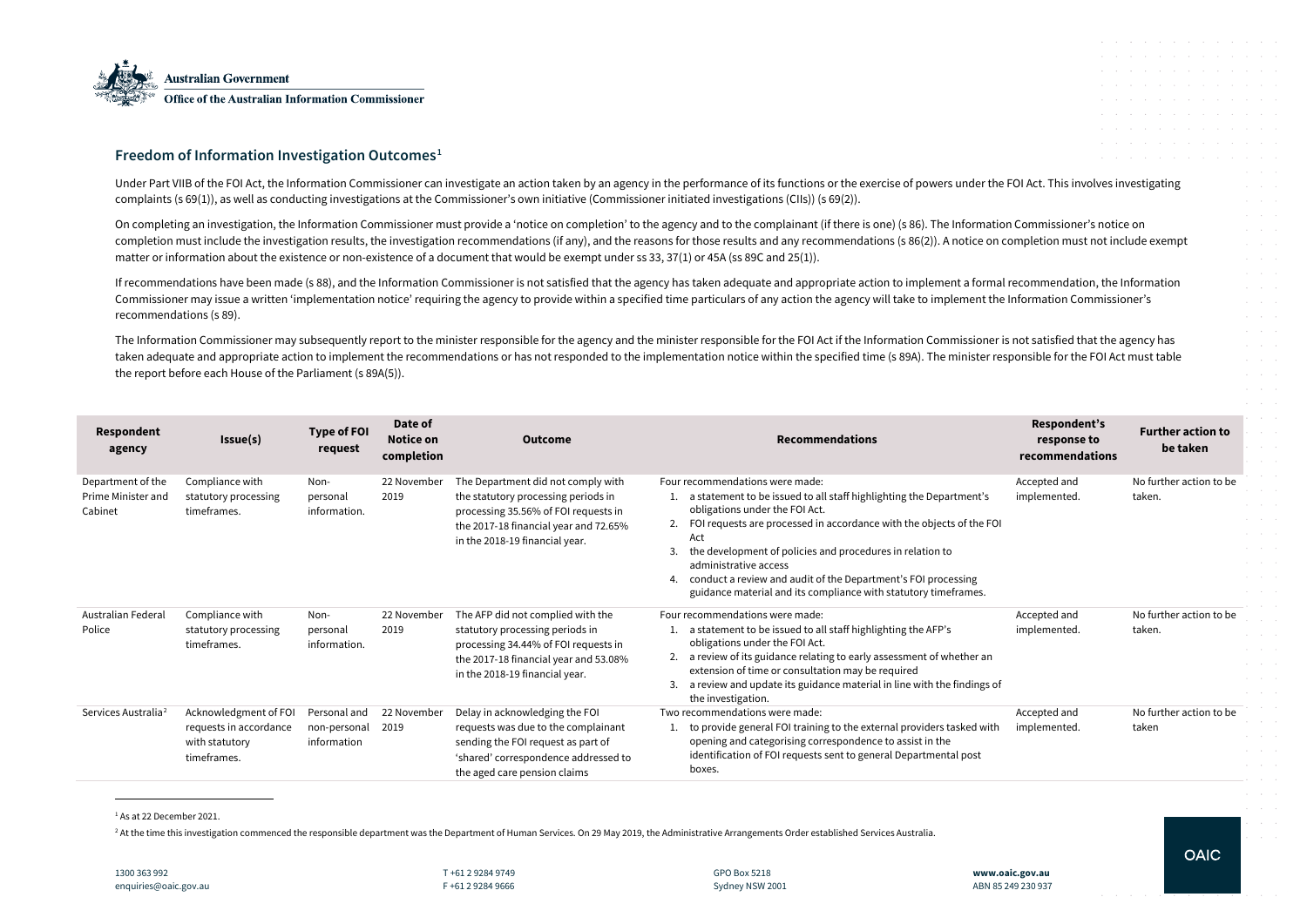<span id="page-1-2"></span><span id="page-1-1"></span><span id="page-1-0"></span>

| Respondent<br>agency             | Issue(s)                                                                                                                                                                                                                                                                                                                                                                | <b>Type of FOI</b><br>request    | Date of<br><b>Notice on</b><br>completion | <b>Outcome</b>                                                                                                                                                                                                                                                                                                                                                                                                                                                                                                                                                                                                                                                                                                                                                                                                                                                                                                                                                                                                                                                                                                                         |                | <b>Recommendations</b>                                                                                                                                                                                                                                                                                                                                                                                                                                                                                                                                                                                                                                                                                                                                                                                                                                                                                                                                                                                                                                                                                                                                                                                                                                                                                                                                                                                                                                                                                                                                                                                                                                                                                                                                                                                                                                                                                                                                                                                                                                                                                                                                                                                                                                                      | Respondent's<br>response to<br>recommendations | <b>Further action to</b><br>be taken |
|----------------------------------|-------------------------------------------------------------------------------------------------------------------------------------------------------------------------------------------------------------------------------------------------------------------------------------------------------------------------------------------------------------------------|----------------------------------|-------------------------------------------|----------------------------------------------------------------------------------------------------------------------------------------------------------------------------------------------------------------------------------------------------------------------------------------------------------------------------------------------------------------------------------------------------------------------------------------------------------------------------------------------------------------------------------------------------------------------------------------------------------------------------------------------------------------------------------------------------------------------------------------------------------------------------------------------------------------------------------------------------------------------------------------------------------------------------------------------------------------------------------------------------------------------------------------------------------------------------------------------------------------------------------------|----------------|-----------------------------------------------------------------------------------------------------------------------------------------------------------------------------------------------------------------------------------------------------------------------------------------------------------------------------------------------------------------------------------------------------------------------------------------------------------------------------------------------------------------------------------------------------------------------------------------------------------------------------------------------------------------------------------------------------------------------------------------------------------------------------------------------------------------------------------------------------------------------------------------------------------------------------------------------------------------------------------------------------------------------------------------------------------------------------------------------------------------------------------------------------------------------------------------------------------------------------------------------------------------------------------------------------------------------------------------------------------------------------------------------------------------------------------------------------------------------------------------------------------------------------------------------------------------------------------------------------------------------------------------------------------------------------------------------------------------------------------------------------------------------------------------------------------------------------------------------------------------------------------------------------------------------------------------------------------------------------------------------------------------------------------------------------------------------------------------------------------------------------------------------------------------------------------------------------------------------------------------------------------------------------|------------------------------------------------|--------------------------------------|
|                                  |                                                                                                                                                                                                                                                                                                                                                                         | made by<br>post.                 |                                           | nominated PO Box rather than<br>addressed to the FOI or central PO Box,<br>and human error in categorising the<br>documents as FOI requests at the mail<br>sorting stage.                                                                                                                                                                                                                                                                                                                                                                                                                                                                                                                                                                                                                                                                                                                                                                                                                                                                                                                                                              |                | 2. to review and update its guidance material in line with the findings<br>of the investigation.                                                                                                                                                                                                                                                                                                                                                                                                                                                                                                                                                                                                                                                                                                                                                                                                                                                                                                                                                                                                                                                                                                                                                                                                                                                                                                                                                                                                                                                                                                                                                                                                                                                                                                                                                                                                                                                                                                                                                                                                                                                                                                                                                                            |                                                |                                      |
| Services Australia <sup>34</sup> | Approach to the<br>interpretation of the<br>scope of FOI requests<br>Approach to processing<br>FOI requests relating to<br>the OCI System<br>Compliance with s 24AB<br>of the FOI Act<br>Combining FOI requests<br>under s 24(2) of the FOI<br>Act<br>Imposition of a charge<br>Payment of charges<br>Disclosure Log content<br>Delays in the provision<br>of documents | Non-<br>personal and<br>personal | 5 December<br>2020                        | Services Australia took a narrow<br>approach to requests for information<br>and did not attribute the plain English<br>meanings to the terms used by<br>applicants when that meaning was<br>ascertainable in satisfaction of<br>paragraph 15(2)(b) of the Act.<br>Services Australia did not comply with<br>the request consultation process under<br>s 24AB.<br>Services Australia did not take into<br>consideration relevant public interest<br>factors when deciding if applying<br>charges is appropriate<br>At the time the decisions were made in<br>the relevant FOI requests, Services<br>Australia's processes for collecting<br>charges imposed under the FOI Act<br>were inconsistent with the objects of<br>the Act<br>Services Australia did not comply with<br>its obligations under s 11C(6) of the FOI<br>Act in relation to the maintenance of its<br>disclosure log.<br>Services Australia did not have clear<br>guidance for its FOI officers on:<br>a) timeliness to respond to request<br>for assistance during consultation<br>process<br>b) consideration of whether it is<br>appropriate to transfer requests | 3.<br>5.<br>6. | Seven recommendations were made.<br>1. A statement is provided to staff highlighting Services Australia's<br>obligations under the FOI Act and the pro disclosure emphasis in the<br>Act. This statement should encourage and support staff in meeting<br>their obligations under the FOI Act, to facilitate and promote public<br>access to information, promptly and at the lowest reasonable cost.<br>2. Services Australia take an approach to interpreting the scope of FOI<br>requests in accordance with its obligations under s 15(3) of the FOI<br>Act in a manner that as far as possible, seeks to facilitate and<br>promote public access to information.<br>Services Australia develop a policy that provides that where<br>information that is subject to multiple FOI requests, it is uploaded<br>onto the disclosure log as soon as practicable<br>4. Services Australia update its FOI manual to include references to<br>recent Information Commissioner decisions and FOI Guidelines on:<br>the imposition of charges<br>a.<br>the interpretation of scope and s 24AB process.<br>b.<br>Services Australia update its FOI manual to include guidance about:<br>a. consideration of s 16 transfers once the scope has been revised<br>the provision of documents as soon as practicable under s 11A<br>b.<br>responding to requests for documents held on the disclosure<br>c.<br>log which are otherwise not readily available, within five<br>working days.<br>d. where there are multiple requests for the same subject matter,<br>implement a process through which they can identify and<br>utilise work previously undertaken.<br>e. when it is appropriate to combine requests under s 24(2).<br>factors to consider whether to impose a charge, including<br>factors set out in the Guidelines issued under s 93A of the Act.<br>Services Australia within six months <sup>5</sup> of these conclusions conduct<br>audits on the following and report back to the OAIC:<br>a. The adherence to the FOI processing manual by FOI officers in<br>relation to matters the subject of recommendations four and<br>five above.<br>7. Services Australia ensure processes are in place to assist applicants<br>through the s 24AB consultation process. | Accepted and<br>implemented.                   | No further action to be<br>taken.    |

<sup>&</sup>lt;sup>3</sup> At the time this investigation commenced the responsible department was the Department of Human Services. On 29 May 2019, the Administrative Arrangements Order established Services Australia.

<sup>&</sup>lt;sup>4</sup> This investigation combined three FOI complaints made under s 70 of the FOI Act. Due to the overlapping issues raised in each FOI complaint the Information Commissioner progressed all three complaints under one investi <sup>5</sup> On 8 July 2020, the Information Commissioner granted an extension of time to respond to recommendation six until 30 October 2020.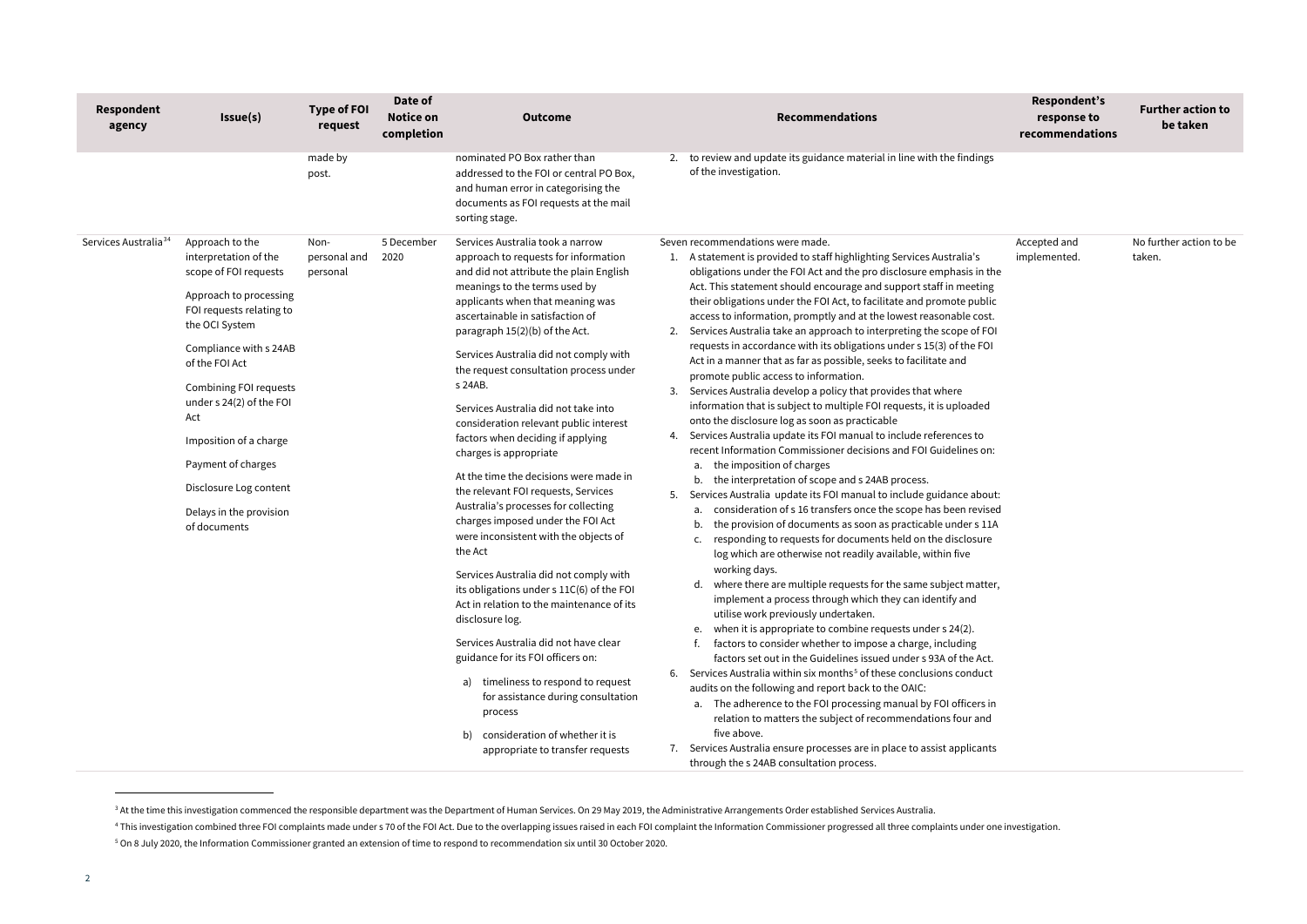<span id="page-2-2"></span><span id="page-2-1"></span><span id="page-2-0"></span>

| <b>Respondent</b><br>agency     | <b>Issue(s)</b>                                                                                                                                                                                                                                                                                                        | <b>Type of FOI</b><br>request   | Date of<br><b>Notice on</b><br>completion | <b>Outcome</b>                                                                                                                                                                                                                                                                                                                                                                                                                                                           | <b>Recommendations</b>                                                                                                                                                                                                                                                                                                                                                                                                                                                                                                                                                                                                                               | Respondent's<br>response to<br>recommendations | <b>Further action to</b><br>be taken                                |
|---------------------------------|------------------------------------------------------------------------------------------------------------------------------------------------------------------------------------------------------------------------------------------------------------------------------------------------------------------------|---------------------------------|-------------------------------------------|--------------------------------------------------------------------------------------------------------------------------------------------------------------------------------------------------------------------------------------------------------------------------------------------------------------------------------------------------------------------------------------------------------------------------------------------------------------------------|------------------------------------------------------------------------------------------------------------------------------------------------------------------------------------------------------------------------------------------------------------------------------------------------------------------------------------------------------------------------------------------------------------------------------------------------------------------------------------------------------------------------------------------------------------------------------------------------------------------------------------------------------|------------------------------------------------|---------------------------------------------------------------------|
|                                 |                                                                                                                                                                                                                                                                                                                        |                                 |                                           | under s 16 once a scope has been<br>revised<br>appropriate response times for<br>C)<br>the provision of documents on<br>the disclosure log<br>combining of requests under s<br>24(2) of the FOI Act, and<br>making a decision to impose a<br>e)<br>charge.                                                                                                                                                                                                               |                                                                                                                                                                                                                                                                                                                                                                                                                                                                                                                                                                                                                                                      |                                                |                                                                     |
| Department of<br>Home Affairs   | Compliance with<br>statutory processing<br>periods. <sup>6</sup>                                                                                                                                                                                                                                                       | Non-<br>personal<br>information | 19 December<br>2019                       | The Department did not comply with<br>s 15(5)(b) of the FOI Act.                                                                                                                                                                                                                                                                                                                                                                                                         | The Information Commissioner deferred making any recommendations<br>until the outcome of the Commissioner Initiated Investigation into the<br>Department of Home Affair's compliance with statutory processing periods<br>for non-personal FOI requests. <sup>7</sup>                                                                                                                                                                                                                                                                                                                                                                                | No recommendations<br>made.                    | No further action to be<br>taken pending the<br>outcome of the CII. |
| Services Australia <sup>8</sup> | <b>Consultation process</b><br>under s 24AB of the FOI<br>Act and internal review<br>process                                                                                                                                                                                                                           | Personal<br>information         | 18 February<br>2020                       | Consultation process was more<br>appropriately considered in the related<br>IC review process and subsequent<br>decision by the Information<br>Commissioner under s 55K of the FOI<br>Act. Services Australia's internal review<br>process complied with s 54C of the FOI<br>Act.                                                                                                                                                                                        | No recommendations were made.                                                                                                                                                                                                                                                                                                                                                                                                                                                                                                                                                                                                                        | No recommendations<br>made.                    | Not applicable.                                                     |
| Airservices<br>Australia        | Acknowledgment of FOI<br>requests in accordance<br>with statutory<br>timeframes.<br>Taking reasonable<br>steps to conduct<br>searches for documents<br>within scope of the FOI<br>request.<br>Withholding documents<br>which fell within the<br>scope of the FOI<br>request<br>Compliance with s 26 of<br>the FOI Act. | Personal<br>information         | 23 April 2020                             | At the time of the request, Airservices<br>did not have a formalised process by<br>which employees could access their<br>personnel records.<br>Airservices did not comply with ss<br>$15(5)(a)$ and 26 of the FOI Act.<br>During the processing of the request<br>Airservices did not take reasonable<br>steps to identify documents within the<br>scope of the request.<br>Airservices reduced the scope of the FOI<br>request without agreement from the<br>applicant. | Four recommendations were made.<br>Airservices to issue a statement to all staff reminding them of their<br>obligations under the FOI Act<br>Airservices to establish a general FOI training program for inclusion in<br>its induction process and finalise policies which outline the procedures<br>to follow when processing an FOI request.<br>3. Airservices to write to each FOI applicant within the past 12 months of<br>which the FOI complaint was made and advise them of their review<br>rights.<br>4. Airservices to conduct an audit within 6 months to track compliance of:<br>a) Policies and procedures and<br>b) Section 26 Notices | Accepted and<br>implemented.                   | No further action to be<br>taken                                    |

<sup>&</sup>lt;sup>6</sup> This investigation combined 11 FOI complaints made under s 70 of the FOI Act. Due to the overlapping issue raised in each FOI complaint the Information Commissioner progressed all 11 complaints together. <sup>7</sup> Each FOI request forms a case study in the Commissioner Initiated Investigation into the Department of Home Affairs compliance with statutory processing periods for non-personal requests for information.

<sup>&</sup>lt;sup>8</sup> At the time this investigation commenced the responsible department was the Department of Human Services. On 29 May 2019, the Administrative Arrangements Order established Services Australia.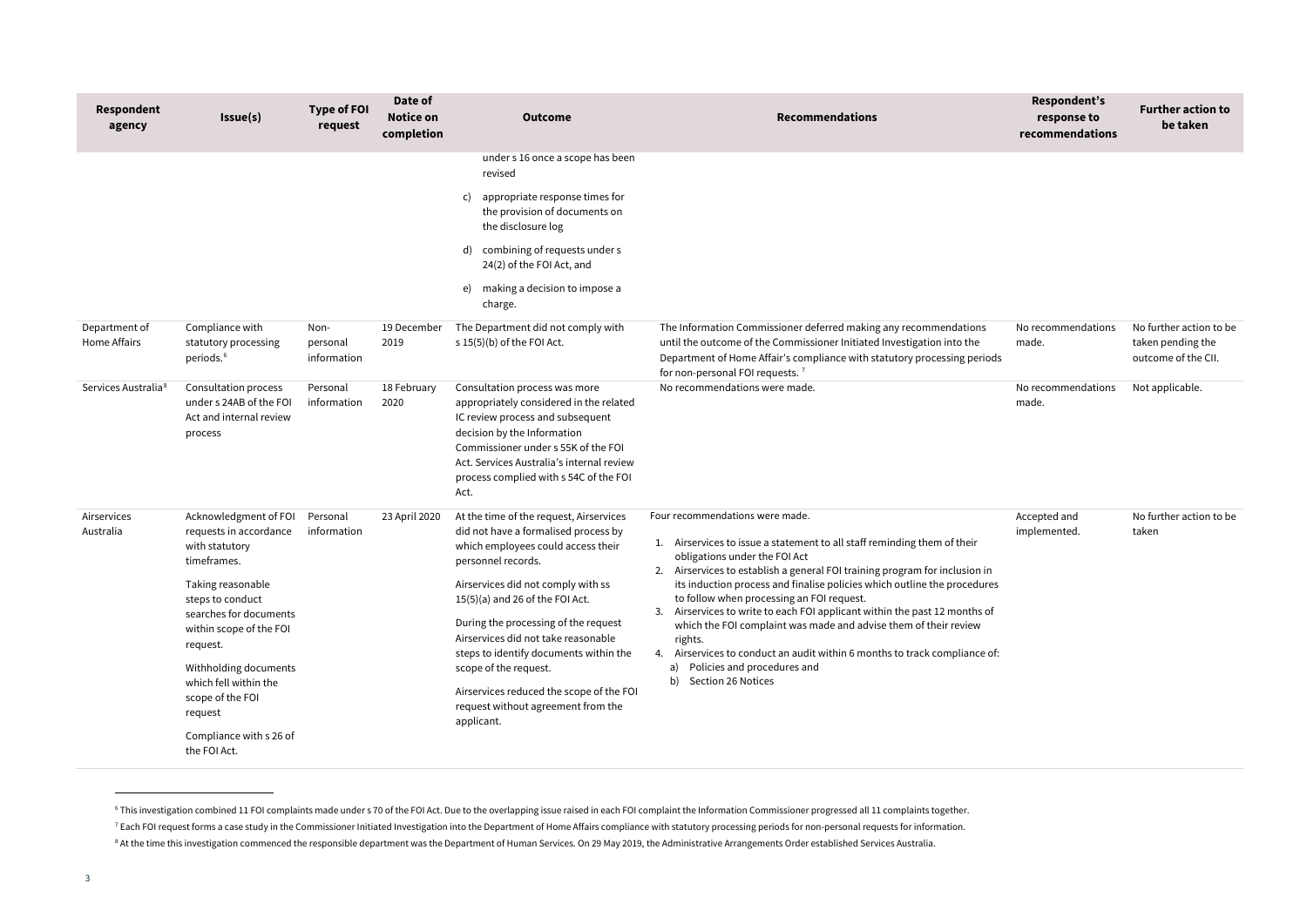4

|                                                                                                                                                                                                                                                                                                                       | request                 | <b>Notice on</b><br>completion | <b>Outcome</b>                                                                                                                                                                                                                                                                                                                                                                                                                                                                                                                                                                                                                                                                                                                                                                                                                                                                                                                                                                                                                               | <b>Recommendations</b>                                                                                                                                                                                                                                                                                                                                                                                                                                                                                                                                                                                                                                                                                                                                                                                                                                                                                                                                                                                                                                                                                                                                                                                                                                                                                                                                                                                                                                            | response to<br>recommendations | <b>Further action to</b><br>be taken |
|-----------------------------------------------------------------------------------------------------------------------------------------------------------------------------------------------------------------------------------------------------------------------------------------------------------------------|-------------------------|--------------------------------|----------------------------------------------------------------------------------------------------------------------------------------------------------------------------------------------------------------------------------------------------------------------------------------------------------------------------------------------------------------------------------------------------------------------------------------------------------------------------------------------------------------------------------------------------------------------------------------------------------------------------------------------------------------------------------------------------------------------------------------------------------------------------------------------------------------------------------------------------------------------------------------------------------------------------------------------------------------------------------------------------------------------------------------------|-------------------------------------------------------------------------------------------------------------------------------------------------------------------------------------------------------------------------------------------------------------------------------------------------------------------------------------------------------------------------------------------------------------------------------------------------------------------------------------------------------------------------------------------------------------------------------------------------------------------------------------------------------------------------------------------------------------------------------------------------------------------------------------------------------------------------------------------------------------------------------------------------------------------------------------------------------------------------------------------------------------------------------------------------------------------------------------------------------------------------------------------------------------------------------------------------------------------------------------------------------------------------------------------------------------------------------------------------------------------------------------------------------------------------------------------------------------------|--------------------------------|--------------------------------------|
| The Australian<br>Compliance with<br><b>National University</b><br>statutory timeframes.<br>(the ANU)<br>Communication<br>regarding the<br>processing delays                                                                                                                                                          | Personal<br>information | 14<br>September<br>2020        | The statutory timeframe was not<br>extended by agreement under s 15AA,<br>or as a result of consultation (ss 15(6),<br>15(8), 26A, 27, 27A), or under ss 15AB or<br>15AC.                                                                                                                                                                                                                                                                                                                                                                                                                                                                                                                                                                                                                                                                                                                                                                                                                                                                    | The ANU should update its 'Guideline 1.15: Freedom of Information processing<br>checklist' and 'Guideline 1.18: Freedom of Information request processing<br>timeframes' to require staff to conduct an early assessment of whether an<br>extension of time may be required and if so, to seek agreement from the FOI<br>applicant to extend the processing period under s 15AA.                                                                                                                                                                                                                                                                                                                                                                                                                                                                                                                                                                                                                                                                                                                                                                                                                                                                                                                                                                                                                                                                                  | Accepted and<br>implemented.   | No further action to be<br>taken     |
|                                                                                                                                                                                                                                                                                                                       |                         |                                | The ANU exceeded the statutory<br>processing period by 26 days without<br>authority.                                                                                                                                                                                                                                                                                                                                                                                                                                                                                                                                                                                                                                                                                                                                                                                                                                                                                                                                                         | 2. The ANU should update its 'Guideline 1.15: Freedom of Information request<br>processing checklist' and 'Guideline 1.18: Freedom of Information request<br>processing timeframes', to require staff to consider whether it is appropriate<br>to seek an extension of time pursuant to s 15AB where an applicant has not                                                                                                                                                                                                                                                                                                                                                                                                                                                                                                                                                                                                                                                                                                                                                                                                                                                                                                                                                                                                                                                                                                                                         |                                |                                      |
|                                                                                                                                                                                                                                                                                                                       |                         |                                | The ANU updated the complainant<br>about the processing of the request and<br>provided reasons for the delay.                                                                                                                                                                                                                                                                                                                                                                                                                                                                                                                                                                                                                                                                                                                                                                                                                                                                                                                                | agreed to extend the statutory processing period under s 15AA, or to seek an<br>extension of time from the Information Commissioner under s 15AC where a<br>decision about an FOI request has not been provided to the applicant within<br>the statutory processing period.                                                                                                                                                                                                                                                                                                                                                                                                                                                                                                                                                                                                                                                                                                                                                                                                                                                                                                                                                                                                                                                                                                                                                                                       |                                |                                      |
| Department of<br>Compliance with<br>Home Affairs<br>statutory timeframes<br>for processing FOI<br>This investigation<br>request for non-<br>was an<br>personal information<br>Commissioner<br>Initiated<br>Investigation under<br>s 69(2) of the FOI<br>Act.<br>A copy of the<br>Report is available<br><u>here</u> . | Non-<br>personal        | 11 December<br>2020            | The information considered in this<br>investigation indicates that the<br>Department does not have adequate<br>governance and systems of<br>accountability in place to ensure<br>compliance with statutory time frames<br>for processing FOI requests for non-<br>personal information.<br>The other key findings from my<br>investigation may be summarised as<br>follows:<br>a. In a general sense, a greater degree<br>of senior level support and<br>leadership for embedding policies,<br>procedures and systems of<br>accountability for compliance with<br>the statutory processing periods in<br>the FOI Act, would assist the<br>Department in meeting the statutory<br>processing period requirements of<br>the FOI Act.<br>b. With regard to the Department's FOI<br>Section:<br>I. There is evidence that not all of<br>the staff within the FOI Section<br>are available to assist in the<br>processing of FOI requests for<br>non-personal information which<br>has contributed to delays in<br>processing these FOI requests. | 1. Appoint an Information Champion<br>The Information Champion may be supported by an information governance<br>board to provide leadership, oversight and accountability necessary to<br>promote and operationalise compliance by the Department.<br>2. Operational Processes and Procedures<br>The Department prepare and implement an operational manual for processing<br>FOI requests for non-personal information to be approved by the Information<br>Champion referred to in Recommendation 1 and at a minimum:<br>(a) specify the steps that will be taken to ensure compliance with statutory<br>processing requirements (as set out in more detail in Part 5),<br>(b) specify the steps that will be taken to ensure compliance with section 6C<br>of the FOI Act and the processes to be adopted to request documents<br>from contracted service providers, and<br>(c) include a short form guidance note to assist business areas in processing<br>FOI requests for non-personal information.<br>Consistent with the requirements of the Information Publication Scheme, the<br>operational manual should be made publicly available by the Department on<br>its website.<br>The steps that will be taken to ensure compliance with section 6C of the FOI<br>Act, as referred to in subparagraph (c), should be replicated in all other policies<br>of the Department which relate to contractual requirements for procurement<br>by the Department. | Accepted; to<br>implement.     |                                      |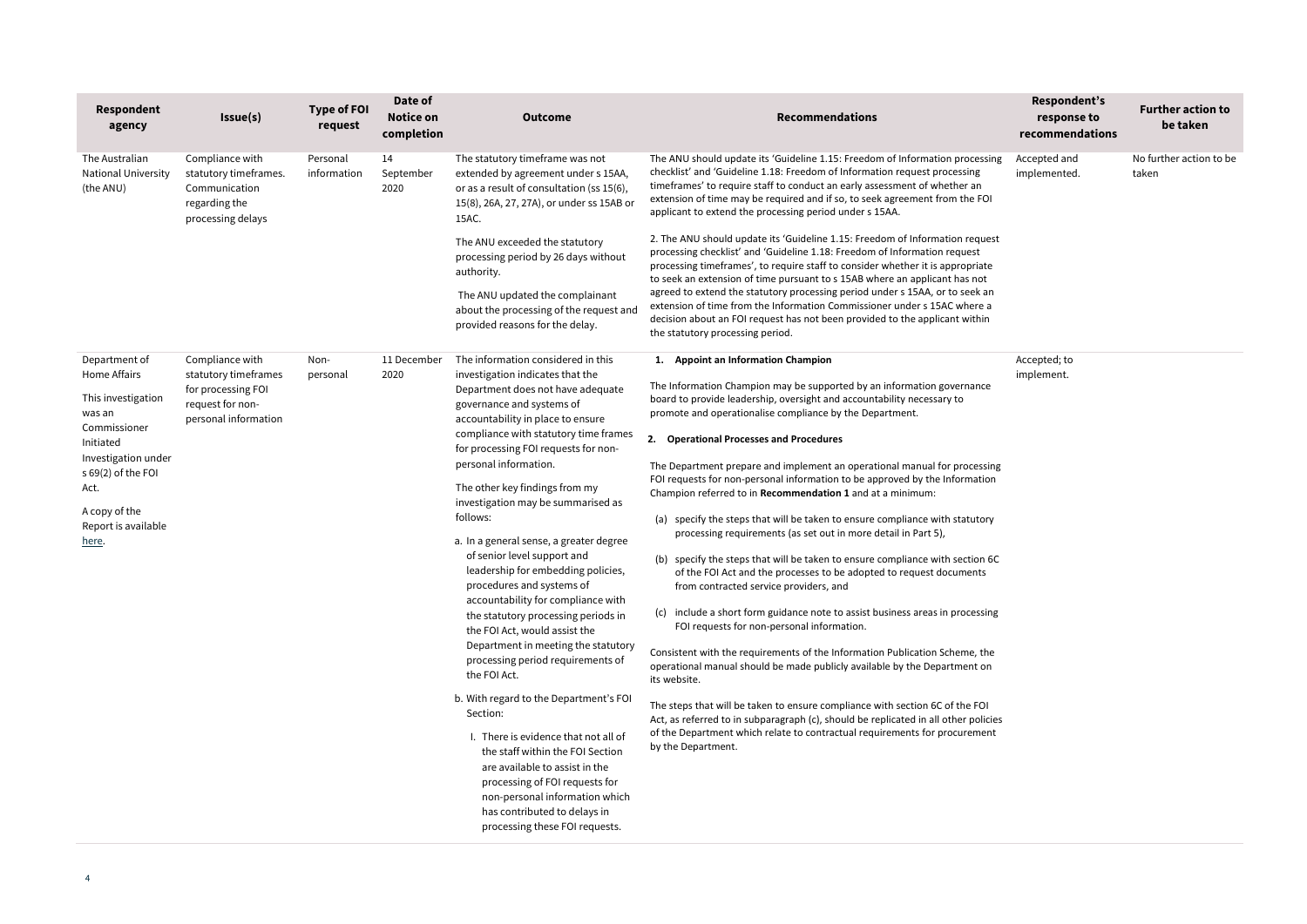## **Respondent's response to recommendations**

## **Further action to be taken**

| Respondent<br>agency | Issue(s) | <b>Type of FOI</b><br>request | Date of<br><b>Notice on</b><br>completion | <b>Outcome</b>                                                                                                                                                                                                                                                                                                                                                                                                                                                                                                                                                                                                                                                                                                                                                                                                                                                                                                                                                                                                                                                                                                                                                                                                                                                                                                                                                                       | <b>Recommendations</b>                                                                                                                                                                                                                                                                                                                                                                                                                                                                                                                                                                                                                                                                                                                                                                                                                                                                                                                                                                |
|----------------------|----------|-------------------------------|-------------------------------------------|--------------------------------------------------------------------------------------------------------------------------------------------------------------------------------------------------------------------------------------------------------------------------------------------------------------------------------------------------------------------------------------------------------------------------------------------------------------------------------------------------------------------------------------------------------------------------------------------------------------------------------------------------------------------------------------------------------------------------------------------------------------------------------------------------------------------------------------------------------------------------------------------------------------------------------------------------------------------------------------------------------------------------------------------------------------------------------------------------------------------------------------------------------------------------------------------------------------------------------------------------------------------------------------------------------------------------------------------------------------------------------------|---------------------------------------------------------------------------------------------------------------------------------------------------------------------------------------------------------------------------------------------------------------------------------------------------------------------------------------------------------------------------------------------------------------------------------------------------------------------------------------------------------------------------------------------------------------------------------------------------------------------------------------------------------------------------------------------------------------------------------------------------------------------------------------------------------------------------------------------------------------------------------------------------------------------------------------------------------------------------------------|
|                      |          |                               |                                           | II. The policies and processes that<br>the Department has in place for<br>the FOI Section do not address<br>the steps required, both in<br>relation to escalation and<br>finalisation of decisions, where<br>delays are contributed to by<br>business areas of the Department<br>or third parties.<br>III. The policies and processes that<br>the Department has in place for<br>FOI requests for non-personal<br>information do not adequately<br>address use of the provisions of<br>the FOI Act which enable an<br>agency to seek an extension of<br>time in processing FOI requests.<br>With regard to the business areas of<br>c.<br>the Department:<br>I. The Department has<br>implemented an approach for<br>processing FOI requests for non-<br>personal information that<br>requires significant engagement<br>by the staff in the business areas<br>to which a relevant FOI request<br>relates. The training and<br>resources made available to<br>those staff does not facilitate<br>processing FOI requests within<br>the FOI Act statutory processing<br>periods.<br>II. The Department's processes for<br>consulting with senior staff, the<br>Department's Media Operations<br>and Minister's Office in relation to<br>FOI requests limits the ability of<br>the Department to meet FOI Act<br>statutory processing periods.<br>d. There are inadequate policies and | 3. Training<br>The Department:<br>1. undertake and complete training for FOI Section staff and other staff (both<br>decision makers and other staff who assist decision makers), and<br>2. ensure that online training in processing FOI requests for non-personal<br>information is available to all staff of the Department.<br>New staff joining the FOI Section should be trained within 2 weeks of<br>commencing in the FOI Section.<br>4. Audit of Compliance<br>The Department undertakes an audit of the processing of FOI requests for non-<br>personal information to assess whether Recommendations 2 and 3 have been<br>implemented and operationalised and whether those actions have been<br>sufficient to address the issues identified in this CII. The audit should be<br>undertaken either by the Department's internal audit committee or by an<br>external auditor, as determined by the Department. A copy of the audit report<br>is to be provided to the OAIC. |
|                      |          |                               |                                           | procedures in place to support<br>compliance with the requirements<br>of section 6C of the FOI Act.                                                                                                                                                                                                                                                                                                                                                                                                                                                                                                                                                                                                                                                                                                                                                                                                                                                                                                                                                                                                                                                                                                                                                                                                                                                                                  |                                                                                                                                                                                                                                                                                                                                                                                                                                                                                                                                                                                                                                                                                                                                                                                                                                                                                                                                                                                       |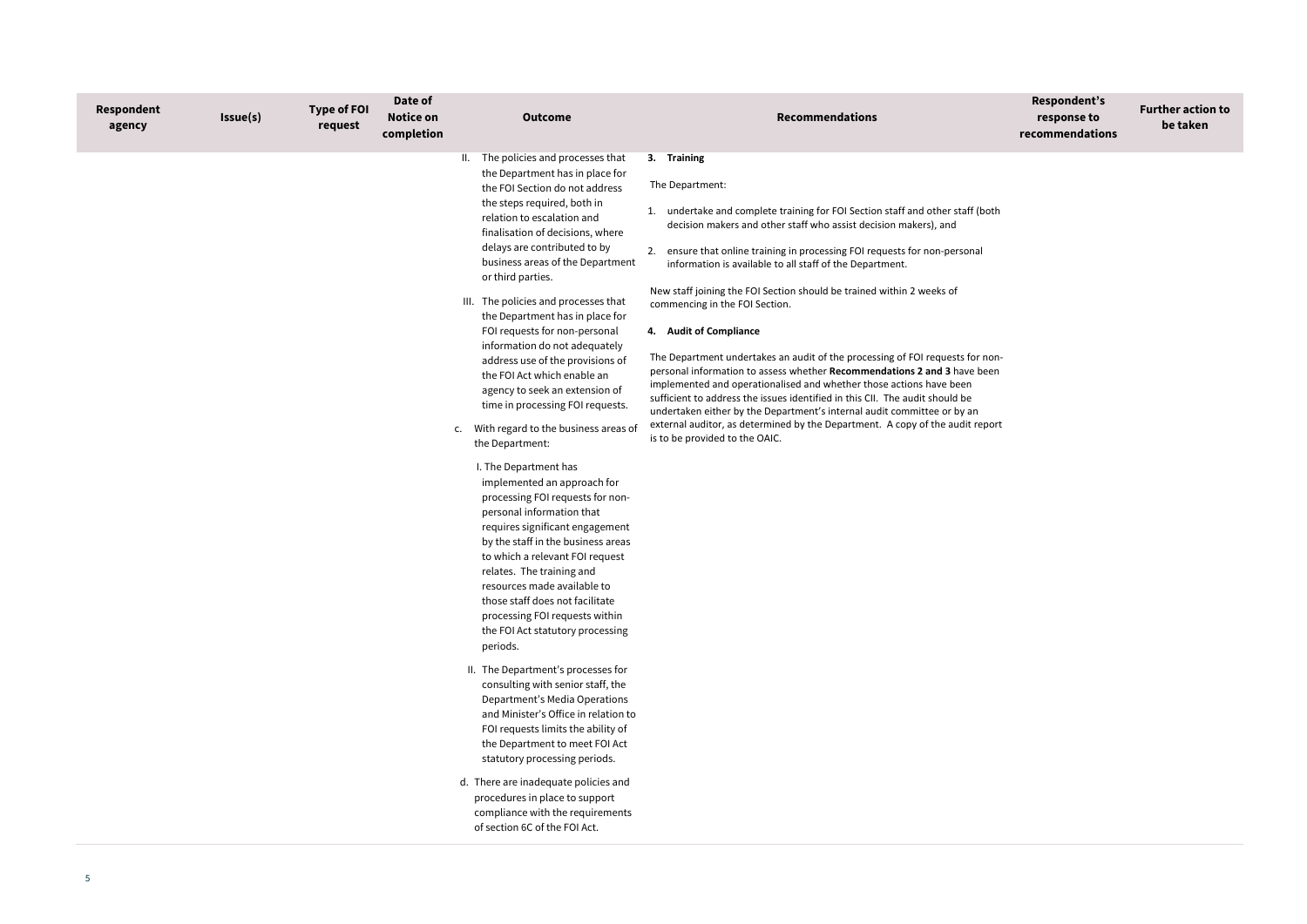<span id="page-5-0"></span>

| Respondent<br>agency     | Issue(s)                                                                                                                                                 | <b>Type of FOI</b><br>request | Date of<br><b>Notice on</b><br>completion | <b>Outcome</b>                                                                                                                                                                                                                                                                                                                                                                                                                                                                                                                                                                                                                                                                                                                                                                                                     | <b>Recommendations</b>                                                                                                                                                                                                                                                                                                                                                                                                                                                                                                                                                                                                                                                                                                                                                                                                                                                             | Respondent's<br>response to<br>recommendations | <b>Further action to</b><br>be taken |
|--------------------------|----------------------------------------------------------------------------------------------------------------------------------------------------------|-------------------------------|-------------------------------------------|--------------------------------------------------------------------------------------------------------------------------------------------------------------------------------------------------------------------------------------------------------------------------------------------------------------------------------------------------------------------------------------------------------------------------------------------------------------------------------------------------------------------------------------------------------------------------------------------------------------------------------------------------------------------------------------------------------------------------------------------------------------------------------------------------------------------|------------------------------------------------------------------------------------------------------------------------------------------------------------------------------------------------------------------------------------------------------------------------------------------------------------------------------------------------------------------------------------------------------------------------------------------------------------------------------------------------------------------------------------------------------------------------------------------------------------------------------------------------------------------------------------------------------------------------------------------------------------------------------------------------------------------------------------------------------------------------------------|------------------------------------------------|--------------------------------------|
| Department of<br>Defence | Collection of charges<br>amounts                                                                                                                         | Non-<br>personal              | 17 December<br>2020                       | The Department's process that<br>required an invoice to be raised before<br>allowing a FOI applicant to make a<br>payment in order to recommence the<br>processing period is inefficient and<br>does not facilitate and promote public<br>access to information, promptly and at<br>the lowest reasonable cost.                                                                                                                                                                                                                                                                                                                                                                                                                                                                                                    | Update its guidance to ensure that, where there has been an<br>1.<br>overpayment of a charges amount, the FOI applicant is to receive a<br>refund in accordance with regulation 10(4)(a) of the FOI Charges<br>Regulations.<br>2. The Department adjust the way it administers charges to:<br>Provide payment options at the time of issuing a preliminary<br>charges notice and<br>Accept payment of the charge as notification in writing by the<br>applicant of acceptance of the charge. <sup>9</sup>                                                                                                                                                                                                                                                                                                                                                                          | Accepted and<br>suggestions<br>implemented.    | No further action to be<br>taken.    |
| Department of<br>Defence | The Department's<br>consultation process<br>conducted during the<br>processing of an FOI<br>request.                                                     | Personal<br>information       | 17 February<br>2021                       | The Department's FOI manual sets out<br>the procedure for conducting<br>consultations with third parties. The<br>Department did not consult with the<br>complainant where it was 'possible to<br>consult' and 'reasonably practicable' to<br>do so.                                                                                                                                                                                                                                                                                                                                                                                                                                                                                                                                                                | 1. Issue a statement to staff engaged in processing FOI requests<br>highlighting the Department's obligations under the FOI Act to consider<br>whether a person might reasonably wish to make a contention that the<br>document is conditionally exempt under s 47F of the FOI Act (s27A(1)(b)).<br>The statement should highlight the importance of following the<br>Department's processes and procedures when processing and making<br>decisions on FOI requests where third party information is contained<br>within documents that fall within the scope of an FOI request.                                                                                                                                                                                                                                                                                                   | Accepted and<br>implemented.                   | No further action to be<br>taken.    |
| Services Australia       | Compliance with<br>Information Publication<br>Scheme (IPS).<br>Imposition of charges<br>for documents held on<br>the IPS requested<br>under the FOI Act. | Non-<br>personal              | 8 September<br>2021                       | At the time of the complaint, Services<br>Australia did not meet its obligation to<br>publish operational information as<br>required by s 8(2)(j).<br>Services Australia failed to have<br>adequate systems and processes in<br>place to confirm that business areas<br>were appropriately considering their<br>IPS obligations at the time that<br>Operational Blueprints (OPBs) were<br>created or to ensure that documents<br>appropriately categorised under s 8C<br>were regularly reviewed to consider<br>whether s 8C continued to apply.<br>Services Australia did not deliberately<br>withhold documents that were required<br>to be published under the IPS for the<br>purpose of improperly imposing a<br>charge in relation to access requests for<br>those documents, as alleged in the<br>complaint. | 1. Develop and implement a system to ensure that:<br>a. decisions taken by business areas in relation to the publication of<br>operational information are consistent with Part II of the FOI Act, and<br>b. where a decision is taken not to publish an OBP - either because it does<br>not comprise operational information or is exempt under s 8C of the FOI<br>Act - that decision is recorded<br>c. decisions taken by business areas not to publish particular OBPs are<br>periodically reviewed to determine whether the reasons for non-<br>publication continue to apply to the OBP.<br>2. Services Australia staff adheres to current internal policies to consider the<br>potential administrative release of OBPs in response to access requests<br>before considering whether a charge should be applied under s 29 of the<br>FOI Act for access to those materials. | Accepted; to<br>implement.                     |                                      |

 $9$  Suggestions made pursuant to s 87(d) of the FOI Act.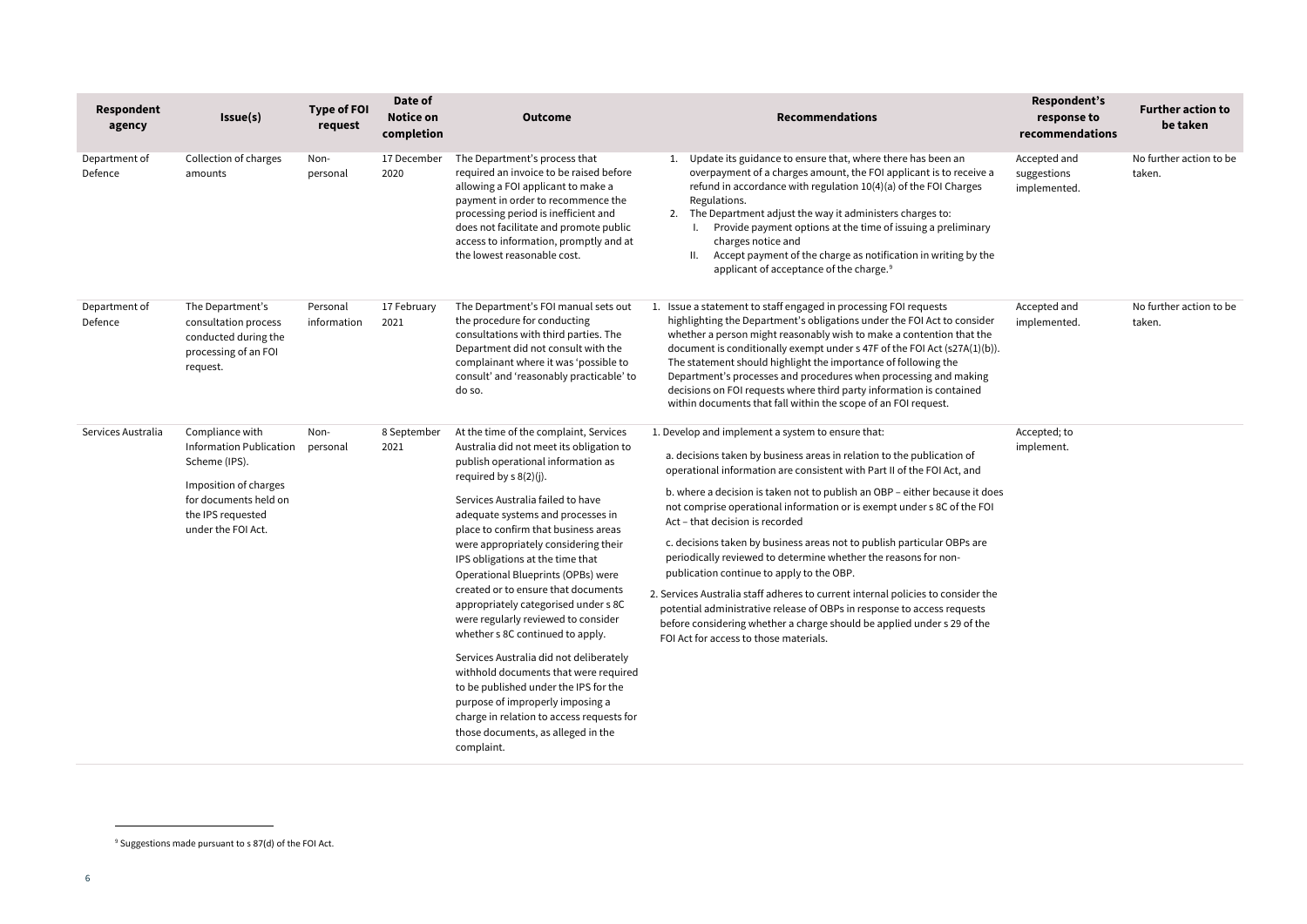| Respondent<br>agency                                         | Issue(s)                                                                                                                                                                                                                      | <b>Type of FOI</b><br>request | Date of<br><b>Notice on</b><br>completion | <b>Outcome</b>                                                                                                                                                                                                                                                                                                                                                                                                                                                                                                                                                                                                                                                                                                                                    | <b>Recommendations</b>                                                                                                                                                                                                                                                                                                                                                                                                                                                                                                     | Respondent's<br>response to<br>recommendations | <b>Further action to</b><br>be taken |
|--------------------------------------------------------------|-------------------------------------------------------------------------------------------------------------------------------------------------------------------------------------------------------------------------------|-------------------------------|-------------------------------------------|---------------------------------------------------------------------------------------------------------------------------------------------------------------------------------------------------------------------------------------------------------------------------------------------------------------------------------------------------------------------------------------------------------------------------------------------------------------------------------------------------------------------------------------------------------------------------------------------------------------------------------------------------------------------------------------------------------------------------------------------------|----------------------------------------------------------------------------------------------------------------------------------------------------------------------------------------------------------------------------------------------------------------------------------------------------------------------------------------------------------------------------------------------------------------------------------------------------------------------------------------------------------------------------|------------------------------------------------|--------------------------------------|
| Department of<br>Foreign Affairs and<br>Trade                | Impartiality of the<br><b>Internal Review</b><br>decision maker                                                                                                                                                               | Non-<br>personal              | 17<br>September<br>2021                   | No evidence before the Commissioner<br>which supported the complainant's<br>contentions.                                                                                                                                                                                                                                                                                                                                                                                                                                                                                                                                                                                                                                                          | No recommendations made                                                                                                                                                                                                                                                                                                                                                                                                                                                                                                    | Accepted.                                      | Not applicable                       |
| Services Australia                                           | Compliance with<br><b>Information Publication</b><br>Scheme (IPS).<br><b>Where Services</b><br>Australia has decided<br>not to publish the<br>document - the reason<br>why it is considered<br>exempt should be<br>published. | Non-<br>personal              | 17<br>September<br>2021                   | Services Australia was not required to<br>list the applicable FOI Act exemption<br>against the title of an unpublished<br>document.<br>Services Australia complied with the<br>Act when it listed titles of operational<br>documents on its IPS.<br>However, the agency's reliance on<br>requests from the public to reconsider<br>earlier decisions not to publish those<br>documents, in the absence of a more<br>systematic process, is not consistent<br>with the ongoing obligations under Part<br>II of the FOI Act.                                                                                                                                                                                                                        | 1. Develop and implement a system to ensure that:<br>a. decisions taken by business areas in relation to the publication of<br>operational information are consistent with Part II of the FOI Act, and<br>b. decisions taken by business areas not to publish particular OBPs are<br>periodically reviewed to determine whether the reasons for non-<br>publication continue to apply to the OBP.                                                                                                                          | Accepted; to<br>implement.                     |                                      |
| <b>Australian Building</b><br>and Construction<br>Commission | Extending the statutory<br>processing period to<br>conduct third party<br>consultation and<br>related communication<br>with the FOI applicant.<br>Transfer of FOI requests<br>under s 16 of the FOI<br>Act                    | Non-<br>personal              | 22<br>September<br>2021                   | It was open to the ABCC to extend the<br>processing timeframe for the FOI<br>request to conduct consultation with<br>third parties under s 27A of the FOI Act,<br>even in circumstances where the<br>subsequent consideration of the<br>documents resulted in a conclusion<br>that consultation was not necessary<br>because the documents initially<br>considered in scope were found to be<br>outside the scope of the request.<br>However, it was not open to the ABCC<br>to extend the timeframe in<br>circumstances where the documents<br>had not been identified or considered<br>against the requirements of s 27A.<br>The consent of the FOI applicant is not<br>required for the transfer of a request<br>under<br>s 16 of the FOI Act. | 1. The ABCC should provide guidance to FOI officers to ensure that, prior to<br>extending the processing periods as permitted by s 15 of the FOI Act,<br>proper consideration is given to the statutory prerequisites to the exercise<br>of that power.<br>2. That the ABCC review its correspondence with FOI applicants to ensure<br>that it is clear, accurate and not misleading.<br>3. That the ABCC implement systems and processes to ensure that the ABCC<br>understands and adheres to FOI processing timeframes. | Accepted; to<br>implement.                     |                                      |
| Department of<br>Veterans' Affairs                           | Compliance with<br>statutory timeframes<br>for processing FOI<br>requests.<br>Compliance with s 29 of<br>the FOI Act                                                                                                          | Non-<br>personal              | 24<br>September<br>2021                   | The Department did not comply with<br>the statutory processing timeframes in<br>relation to three FOI requests.<br>The Department did not comply with s<br>29(6) in relation to one FOI request                                                                                                                                                                                                                                                                                                                                                                                                                                                                                                                                                   | 1. The Department develops and makes available to staff an operational<br>manual for processing FOI requests that should include, at a minimum, the<br>steps that will be taken to ensure compliance with statutory processing<br>requirements, including in relation to:<br>a. meeting processing timeframes under the FOI Act                                                                                                                                                                                            | Accepted; to<br>implement.                     |                                      |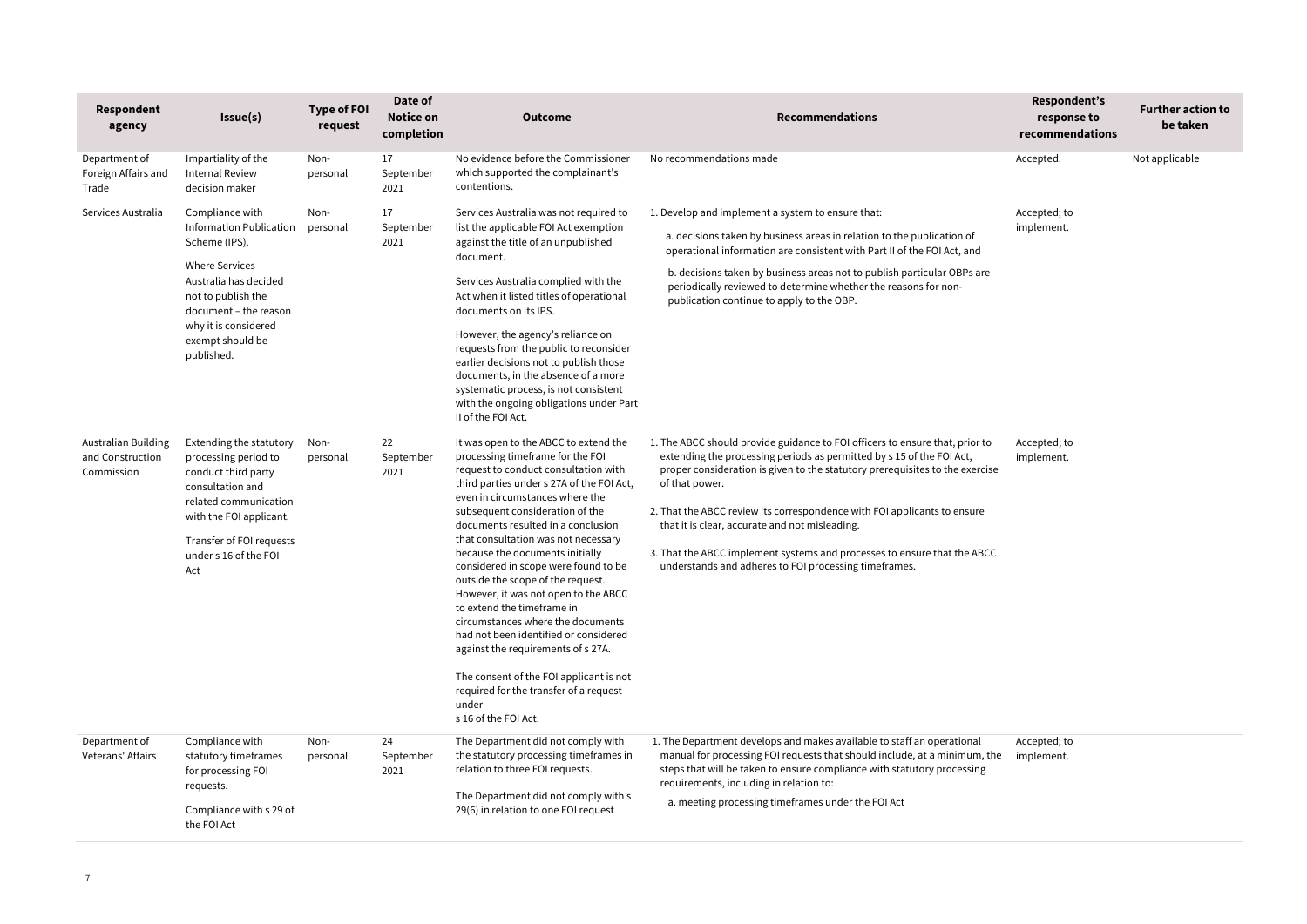| <b>Respondent</b><br>agency                        | Issue(s)                                                                                                                                                        | <b>Type of FOI</b><br>request | Date of<br>Notice on<br>completion | <b>Outcome</b>                                                                                                                                                                                                                                                                                                                                                                                                        | <b>Recommendations</b>                                                                                                                                                                                                                                                                                                                                                                                                                                                                                                                                                                                                                                                                                                                                                                                 | Respondent's<br>response to<br>recommendations | <b>Further action to</b><br>be taken |
|----------------------------------------------------|-----------------------------------------------------------------------------------------------------------------------------------------------------------------|-------------------------------|------------------------------------|-----------------------------------------------------------------------------------------------------------------------------------------------------------------------------------------------------------------------------------------------------------------------------------------------------------------------------------------------------------------------------------------------------------------------|--------------------------------------------------------------------------------------------------------------------------------------------------------------------------------------------------------------------------------------------------------------------------------------------------------------------------------------------------------------------------------------------------------------------------------------------------------------------------------------------------------------------------------------------------------------------------------------------------------------------------------------------------------------------------------------------------------------------------------------------------------------------------------------------------------|------------------------------------------------|--------------------------------------|
|                                                    |                                                                                                                                                                 |                               |                                    |                                                                                                                                                                                                                                                                                                                                                                                                                       | b. the steps to be taken when notifying an applicant of the imposition of<br>a charge, including the obligation to provide a decision in accordance<br>with s 29(6).                                                                                                                                                                                                                                                                                                                                                                                                                                                                                                                                                                                                                                   |                                                |                                      |
| Department of the<br>Prime Minister and<br>Cabinet | Compliance with<br>statutory timeframes<br>for processing an FOI<br>request.                                                                                    | Non-<br>personal              | 5 October<br>2021                  | The Department did not comply with<br>the statutory processing timeframe.                                                                                                                                                                                                                                                                                                                                             | 1. The Department appoint an Information Champion. The Information<br>Champion may be supported by an information governance board to<br>provide leadership, oversight and accountability necessary to promote and<br>operationalise the Department's compliance with the FOI Act.<br>2. The Department provide training to FOI Section staff and relevant Senior<br>Executives about the obligations under the FOI Act to comply with<br>statutory processing periods.                                                                                                                                                                                                                                                                                                                                | Accepted findings.<br>Response received.       | Undergoing<br>assessment             |
| Services Australia                                 | Compliance with<br><b>Information Publication</b><br>Scheme (IPS).<br>Imposition of charges<br>for documents held on<br>the IPS requested<br>under the FOI Act. | Non-<br>personal              | 7 October<br>2021                  | Services Australia complied with the<br>Act when it listed titles of operational<br>documents on its IPS. However,<br>Services Australia's process of requiring<br>individuals to lodge an FOI request for<br>access to documents is only<br>appropriate where the agency has a<br>robust and reliable process to routinely<br>consider whether the reasons for not<br>publishing the documents continue to<br>apply. | 1. Develop and implement a system to ensure that:<br>a. decisions taken by business areas in relation to the publication of<br>operational information are consistent with Part II of the FOI Act, and<br>b. decisions taken by business areas not to publish particular OBPs<br>are periodically reviewed to determine whether the reasons for non-<br>publication continue to apply to the OBP.<br>2. Develop and implement systems and processes to ensure that, where<br>Services Australia exercises its discretion to impose a charge under s 29,<br>that decision is consistent with both the relevant statutory provisions, the<br>FOI Guidelines and its obligations under Part II of the FOI Act.                                                                                            | Accepted.<br>Response received.                | Undergoing<br>assessment             |
| Department of<br>Veterans' Affairs                 | Compliance with<br>statutory timeframes<br>for processing FOI<br>request                                                                                        | Personal                      | 12 October<br>2021                 | The Department did not comply with<br>the statutory processing period due to<br>an internal administrative error<br>identifying the FOI request where the<br>FOI request had delay in providing it to<br>the FOI team.                                                                                                                                                                                                | Given the steps that the Department took upon becoming aware of the FOI<br>request, including engaging with and providing an explanation to the<br>complainant, processing the request and apologising to the complainant, no<br>recommendations were made.                                                                                                                                                                                                                                                                                                                                                                                                                                                                                                                                            | Accepted.                                      | No further Action                    |
| Department of<br>Veterans' Affairs                 | Compliance with<br>statutory timeframes<br>for processing FOI<br>request                                                                                        | Personal                      | 19 October<br>2021                 | The Department complied with the<br>statutory processing timeframes.                                                                                                                                                                                                                                                                                                                                                  | No recommendations made                                                                                                                                                                                                                                                                                                                                                                                                                                                                                                                                                                                                                                                                                                                                                                                | Accepted.                                      | Not applicable                       |
| Australian Federal<br>Police                       | Compliance with<br>statutory timeframes<br>for processing FOI<br>request                                                                                        | Personal                      | 27 October<br>2021                 | The AFP did not comply with the<br>statutory processing timeframe which<br>is attributable to:<br>the failure of business areas to<br>$\bullet$<br>provide documents at issue to the<br>FOI section and/or the time taken in<br>the subsequent processing by the<br>FOI section.<br>the AFP's late consideration of<br>whether an extension of time is<br>required in relation to the<br>processing of FOI requests.  | 1. The AFP should develop and implement a compliance action plan and<br>provide a copy of that plan to the OAIC. The compliance action plan<br>should include an explanation and assessment of the reasons for non-<br>compliance with the statutory processing period for the 2019-20 and<br>2020-21 financial years and proposals to improve compliance, including<br>in relation to:<br>a) adequacy of resources<br>b) training<br>c) operational improvements and<br>d) proposals for how the AFP will comply with the statutory<br>processing period in relation to any backlog of outstanding FOI<br>requests as well as new requests.<br>2. The AFP should provide an implementation report to the OAIC, providing<br>statistical evidence and analysis to demonstrate the effectiveness of the | Accepted; to<br>implement.                     |                                      |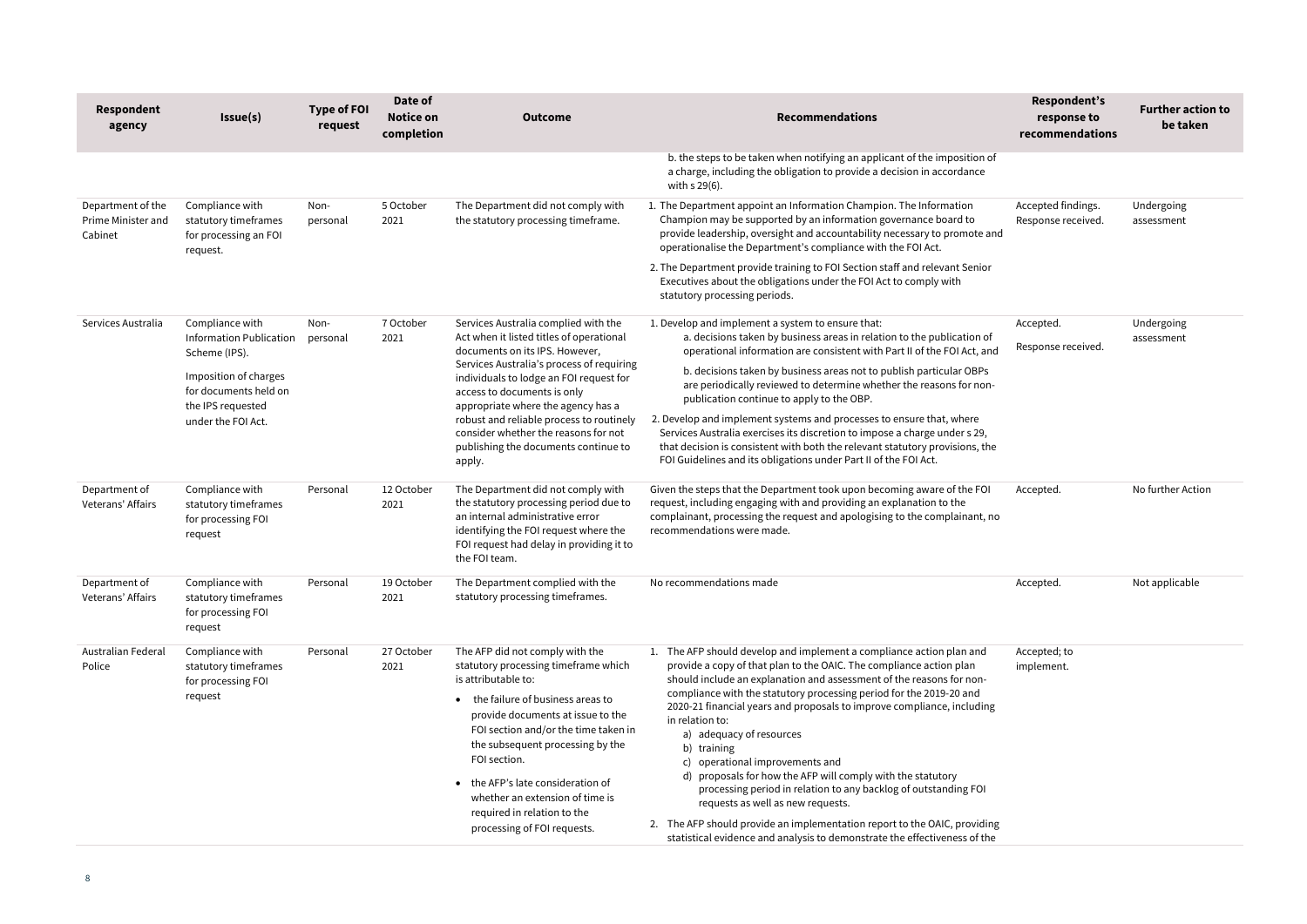| <b>Respondent</b><br>agency                   | Issue(s)                                                                                                                                                                              | <b>Type of FOI</b><br>request | Date of<br><b>Notice on</b><br>completion | <b>Outcome</b>                                                                                                                                               | <b>Recommendations</b>                                                                                                                                                                                                                                                                                                                                                                                                                                                                                                                                                                                                                                                                                                                                                                                                                                                                                                                                                                                                                                                                                                                                                                                                                                                                                                                                                                                                                                                                                                                                                                                                                                                                                                           | Respondent's<br>response to<br>recommendations                                          | <b>Further action to</b><br>be taken |
|-----------------------------------------------|---------------------------------------------------------------------------------------------------------------------------------------------------------------------------------------|-------------------------------|-------------------------------------------|--------------------------------------------------------------------------------------------------------------------------------------------------------------|----------------------------------------------------------------------------------------------------------------------------------------------------------------------------------------------------------------------------------------------------------------------------------------------------------------------------------------------------------------------------------------------------------------------------------------------------------------------------------------------------------------------------------------------------------------------------------------------------------------------------------------------------------------------------------------------------------------------------------------------------------------------------------------------------------------------------------------------------------------------------------------------------------------------------------------------------------------------------------------------------------------------------------------------------------------------------------------------------------------------------------------------------------------------------------------------------------------------------------------------------------------------------------------------------------------------------------------------------------------------------------------------------------------------------------------------------------------------------------------------------------------------------------------------------------------------------------------------------------------------------------------------------------------------------------------------------------------------------------|-----------------------------------------------------------------------------------------|--------------------------------------|
|                                               |                                                                                                                                                                                       |                               |                                           |                                                                                                                                                              | implementation of the compliance action plan in recommendation 1 and<br>whether the reasons for non-compliance identified in the compliance<br>action plan have been rectified.                                                                                                                                                                                                                                                                                                                                                                                                                                                                                                                                                                                                                                                                                                                                                                                                                                                                                                                                                                                                                                                                                                                                                                                                                                                                                                                                                                                                                                                                                                                                                  |                                                                                         |                                      |
| Department of<br>Foreign Affairs              | Compliance with<br>statutory processing<br>periods.<br>Administrative access<br>arrangements.<br>Exercising a discretion<br>to impose a charge.<br>Incorrect refund form<br>provided. | Non-<br>personal              | 11 November<br>2021                       | The Department did not comply with<br>the statutory processing period.<br>No adverse findings or<br>recommendations made in relation to<br>remaining issues. | 1. The Department appoint an Information Champion. The Information<br>Champion may be supported by an information governance board to<br>provide leadership, oversight and accountability necessary to promote<br>and operationalise the Department's compliance with the FOI Act.<br>2. The Department should develop and implement a compliance action<br>plan include an explanation and assessment of the reasons for non-<br>compliance with the statutory processing period for the 2019-20 and<br>2020-21 financial years and proposals to improve compliance, including<br>in relation to:<br>a. adequacy of resources<br>b. training<br>c. operational improvements and<br>d. proposals for how the Department will comply with the statutory<br>processing period in relation to any backlog of outstanding FOI<br>requests as well as new requests.<br>3. The Department should provide an implementation report, including<br>statistical evidence and analysis to demonstrate the effectiveness of the<br>implementation of the compliance action plan in recommendation 2 and<br>whether the reasons for non-compliance identified in the compliance                                                                                                                                                                                                                                                                                                                                                                                                                                                                                                                                                               | Accepted;<br>Recommendation 1<br>implemented;<br>Recommendations 2 &<br>3 to implement. |                                      |
| Department of<br>Home Affairs<br>(17 matters) | Compliance with<br>statutory timeframes<br>for processing FOI<br>request                                                                                                              | Personal                      | 25 November<br>2021                       | The Department did not comply with<br>the statutory processing period.                                                                                       | action plan have been rectified.<br>1. The Department prepare and implement an operational manual for<br>processing FOI requests for personal information to be approved by the<br>Information Champion. The operational manual is to include, at a<br>minimum, the steps that will be taken to ensure compliance with<br>statutory processing requirements. Consistent with the requirements of<br>the Information Publication Scheme, the operational manual should be<br>made publicly available by the Department on its website.<br>2. The Department ascertain the additional resources (human or otherwise)<br>anticipated to be required in order to meet statutory timeframes (taking<br>account of the improvements through implementing recommendation 1)<br>and provide an action plan to meet those requirements.<br>3. The Department:<br>a. undertake and complete training on the operational manual for FOI<br>Section staff and other staff (both decision makers and other staff<br>who assist decision makers).<br>b. ensure that online training in processing FOI requests for personal<br>information is available to all staff of the Department, and<br>c. ensure that new staff joining the FOI Section are trained in relation<br>to the operational manual within 2 weeks of commencing in the FOI<br>Section.<br>4. The Department undertake an audit of the processing of FOI requests for<br>personal information to assess whether Recommendations 1, 2 and 3<br>have been implemented and operationalised and whether those actions<br>have been sufficient to address the issues identified in these complaints.<br>The audit is to be undertaken by either the Department's internal auditors | Noted by the<br>Department.                                                             |                                      |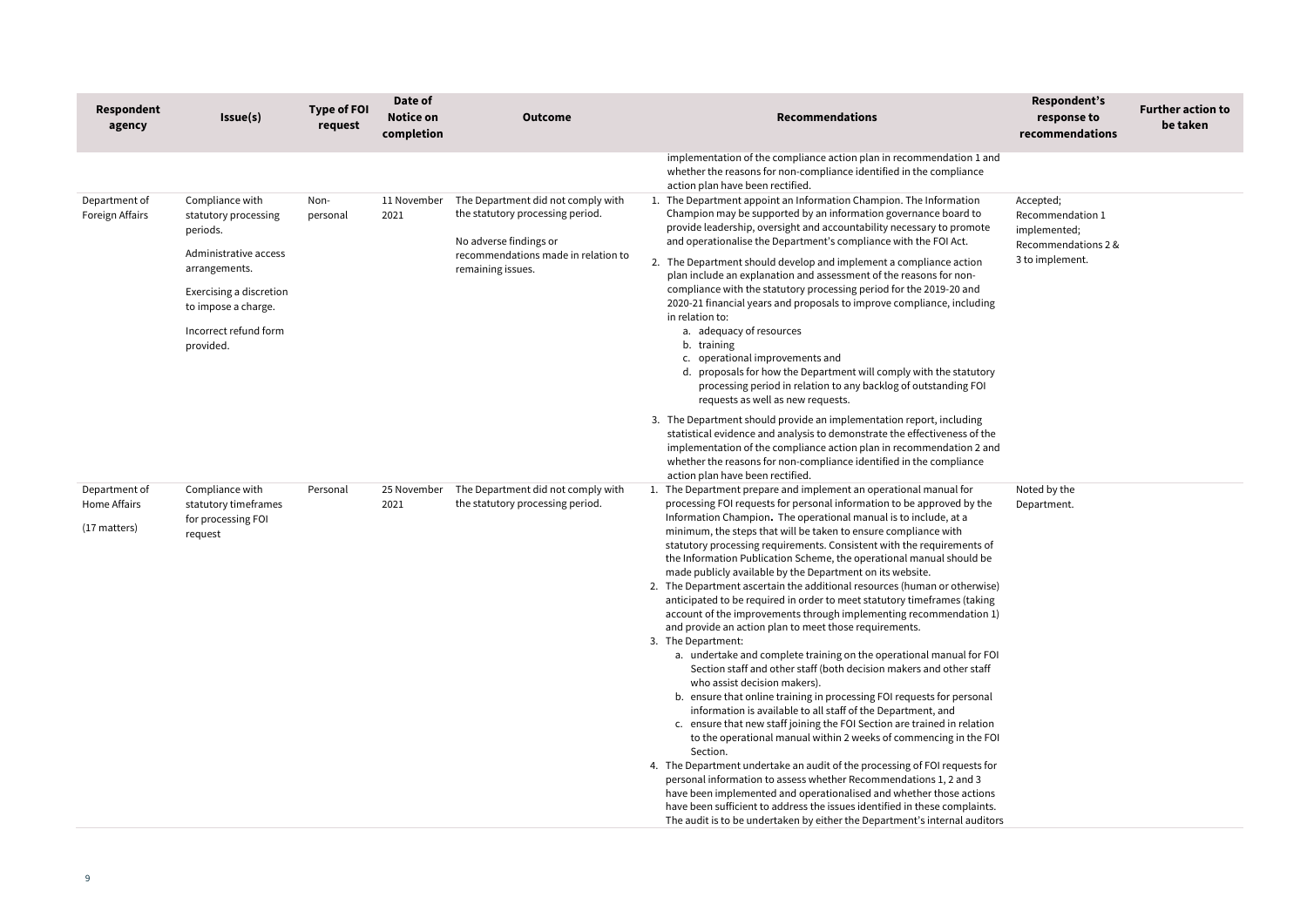| Respondent<br>agency                       | Issue(s)                                                                                                                                                                                                                             | <b>Type of FOI</b><br>request | Date of<br><b>Notice on</b><br>completion | <b>Outcome</b>                                                                                                                                                                                                                                                                                                                                                                                                                                                                                                                                                                                                                                                    | <b>Recommendations</b>                                                                                                                                                                                                                                                                                                                                                                                                                                                                                                                                                                                                                                                                                                                                                                                                                                                                                                                                                                                                                                                                                                                                                                                                                                                                                                                                                                                                                                                                                                                                                                                       |
|--------------------------------------------|--------------------------------------------------------------------------------------------------------------------------------------------------------------------------------------------------------------------------------------|-------------------------------|-------------------------------------------|-------------------------------------------------------------------------------------------------------------------------------------------------------------------------------------------------------------------------------------------------------------------------------------------------------------------------------------------------------------------------------------------------------------------------------------------------------------------------------------------------------------------------------------------------------------------------------------------------------------------------------------------------------------------|--------------------------------------------------------------------------------------------------------------------------------------------------------------------------------------------------------------------------------------------------------------------------------------------------------------------------------------------------------------------------------------------------------------------------------------------------------------------------------------------------------------------------------------------------------------------------------------------------------------------------------------------------------------------------------------------------------------------------------------------------------------------------------------------------------------------------------------------------------------------------------------------------------------------------------------------------------------------------------------------------------------------------------------------------------------------------------------------------------------------------------------------------------------------------------------------------------------------------------------------------------------------------------------------------------------------------------------------------------------------------------------------------------------------------------------------------------------------------------------------------------------------------------------------------------------------------------------------------------------|
|                                            |                                                                                                                                                                                                                                      |                               |                                           |                                                                                                                                                                                                                                                                                                                                                                                                                                                                                                                                                                                                                                                                   | or by an external auditor, as determined by the Department. A copy of the<br>audit report should be provided to the OAIC.                                                                                                                                                                                                                                                                                                                                                                                                                                                                                                                                                                                                                                                                                                                                                                                                                                                                                                                                                                                                                                                                                                                                                                                                                                                                                                                                                                                                                                                                                    |
| Australian Digital<br><b>Health Agency</b> | Acknowledgment of FOI<br>requests in accordance<br>with statutory<br>timeframes.<br>Extending the<br>processing under s<br>15(6) of the FOI Act to<br>conduct third party<br>consultation.<br>Delay in responding to<br>FOI request. | Non-<br>personal              | 2 December<br>2021                        | • The ADHA failed to acknowledge<br>one FOI request within the period<br>required by s 15(5)(a) of the FOI Act.<br>The ADHA reasonably formed the<br>$\bullet$<br>view that consultation with a third<br>party was required and notified the<br>complainant of the extension of the<br>processing period for this purpose<br>as required by the FOI Act.<br>• The ADHA attempted to delay the<br>processing of the FOI request, when<br>it corresponded with the<br>complainant to advise them that<br>they must submit a new FOI request<br>to a different email address in order<br>for the request to be valid, when the<br>original request was validly made. | 1. The ADHA review its internal policies, procedures and practices to<br>clarify that the processing periods for valid FOI requests commence<br>from the day the request is received by the agency, even if the<br>request is not sent to the FOI team until a later day, and that FOI<br>request are not invalid only because they were not sent to the email<br>address specified pursuant to s 15(2A).<br>The ADHA review its processes and procedures to ensure that FOI<br>2.<br>requests are acknowledged within 14 days of receipt and that<br>decisions are provided within the relevant statutory processing<br>period.<br>The Chief Executive Officer issue a statement to all staff, highlighting<br>3.<br>the ADHA's obligations under the FOI Act and pro-disclosure<br>emphasis of the Act, this statement should encourage and support<br>staff in meeting their obligations under the FOI Act, to facilitate and<br>promote public access to information, promptly and at the lowest<br>reasonable cost.<br>The ADHA appoint a member of the Executive to be the agency's<br>4.<br>Information Champion, to foster and promote compliance with the<br>objectives and requirements of the FOI Act.                                                                                                                                                                                                                                                                                                                                                                                            |
| Attorney-General's<br>Department           | Acceptance of transfers<br>under s 16 of the FOI<br>Act.                                                                                                                                                                             | Non-<br>personal              | 13 December<br>2021                       | The Department did not correctly apply<br>the statutory test in s 16(1) of the FOI<br>Act when it agreed to accept the<br>transfer of an FOI request from the<br>Attorney-General.                                                                                                                                                                                                                                                                                                                                                                                                                                                                                | The Department update its AGD FOI Procedures Manual: Standard<br>1.<br>procedures for processing FOI requests to the Attorney-General's<br>Department in relation to the matters required to be considered in<br>accepting the transfer of FOI requests, including but not limited to:<br>whether the transferring agency demonstrated that it took<br>reasonable steps to search for documents that are the subject of<br>the FOI request and the Department is reasonably satisfied that<br>either:<br>the transferring agency is not in possession of the<br>documents within the scope of the request (s<br>$16(1)(a)$ ) or<br>the transferring agency or minister has indicated<br>$\circ$<br>why, and the Department agrees, that the subject<br>matter is more closely connected to the functions of<br>the Department $(s 16(1)(b))$<br>where the Department accepts a transfer under s 16(1), it should<br>record the reasons why it has accepted the transfer, including<br>(where relevant) how the agency demonstrated it is not in<br>possession of the documents or why it considers the subject<br>matter to be more closely connected to the functions of the<br>Department<br>the option of transferring or accepting the transfer of part of an<br>FOI request in accordance with s 16(3A) of the FOI Act.<br>2. The Department provide a report to the Office of the Australian<br>Information Commissioner (OAIC) on the implementation of the<br>amended procedures relevant to accepting the transfer of FOI<br>requests under s 16 of the FOI Act. This may take the form of a report |

|                                             | Respondent's<br>response to<br>recommendations | <b>Further action to</b><br>be taken |
|---------------------------------------------|------------------------------------------------|--------------------------------------|
| the                                         |                                                |                                      |
| $\mathbf{C}$<br>ce                          | To implement.                                  |                                      |
| ail                                         |                                                |                                      |
| ľ                                           |                                                |                                      |
| ing:                                        |                                                |                                      |
| rt<br>٦d<br>t                               |                                                |                                      |
| ١e                                          |                                                |                                      |
| n<br>$\overline{\mathbf{c}}$<br>t of<br>າat | Accepted; to<br>implement.                     |                                      |
|                                             |                                                |                                      |
| of                                          |                                                |                                      |
| uld<br>g                                    |                                                |                                      |
| an                                          |                                                |                                      |